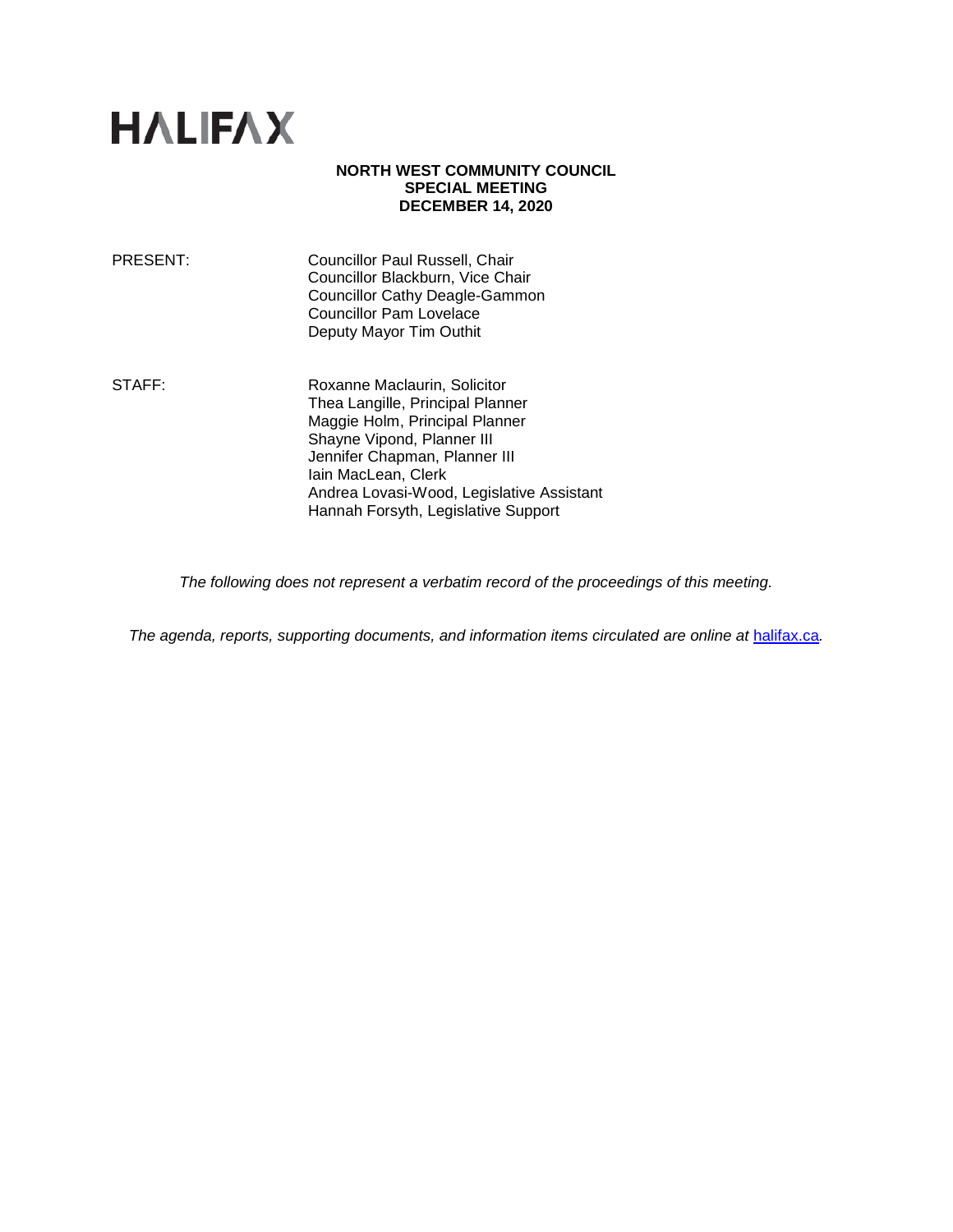*The meeting was called to order at 7:01 p.m., and adjourned at 8:26 p.m.*

## **1. CALL TO ORDER**

The Chair called the meeting to order at 7:01 p.m.

## **1.1 ELECTION OF CHAIR AND VICE CHAIR**

The Legislative Assistant called for nominations for the position of Chair of North West Community Council.

MOVED by Deputy Mayor Outhit, seconded by Councillor Deagle-Gammon

## **THAT Councillor Paul Russell be nominated for the position of Chair of North West Community Council.**

## **MOTION PUT AND PASSED.**

The Legislative Assistant called three times for any further nominations. There being none, Councillor Russell was declared Chair of North West Community Council.

The Chair then called for nominations for the position of Vice Chair of North West Community Council.

MOVED by Deputy Mayor Outhit, seconded by Councillor Lovelace

## **THAT Councillor Blackburn be nominated for the position of Vice Chair of North West Community Council.**

## **MOTION PUT AND PASSED.**

The Chair called three times for any further nominations. There being none, Councillor Blackburn was declared Vice Chair of North West Community Council.

## **1.2 TABLING OF 2020 ANNUAL REPORT**

The following was before Community Council:

• A staff recommendation report dated December 9, 2020

MOVED by Councillor Lovelace, seconded by Deputy Mayor Outhit

## **THAT North West Community Council accept the 2020 North West Community Council Annual Report as presented.**

## **MOTION PUT AND PASSED.**

• **Public Participation of Annual Report** 

The Chair opened the floor for members of the public to address North West Community Council on the 2020 Annual Report. There were no speakers.

## **2. APPROVAL OF MINUTES – November 9, 2020 and Joint November 26, 2020**

MOVED by Councillor Deagle-Gammon, seconded by Deputy Mayor Outhit

**THAT the minutes of November 9, 2020 and Joint November 26, 2020 be approved as circulated.**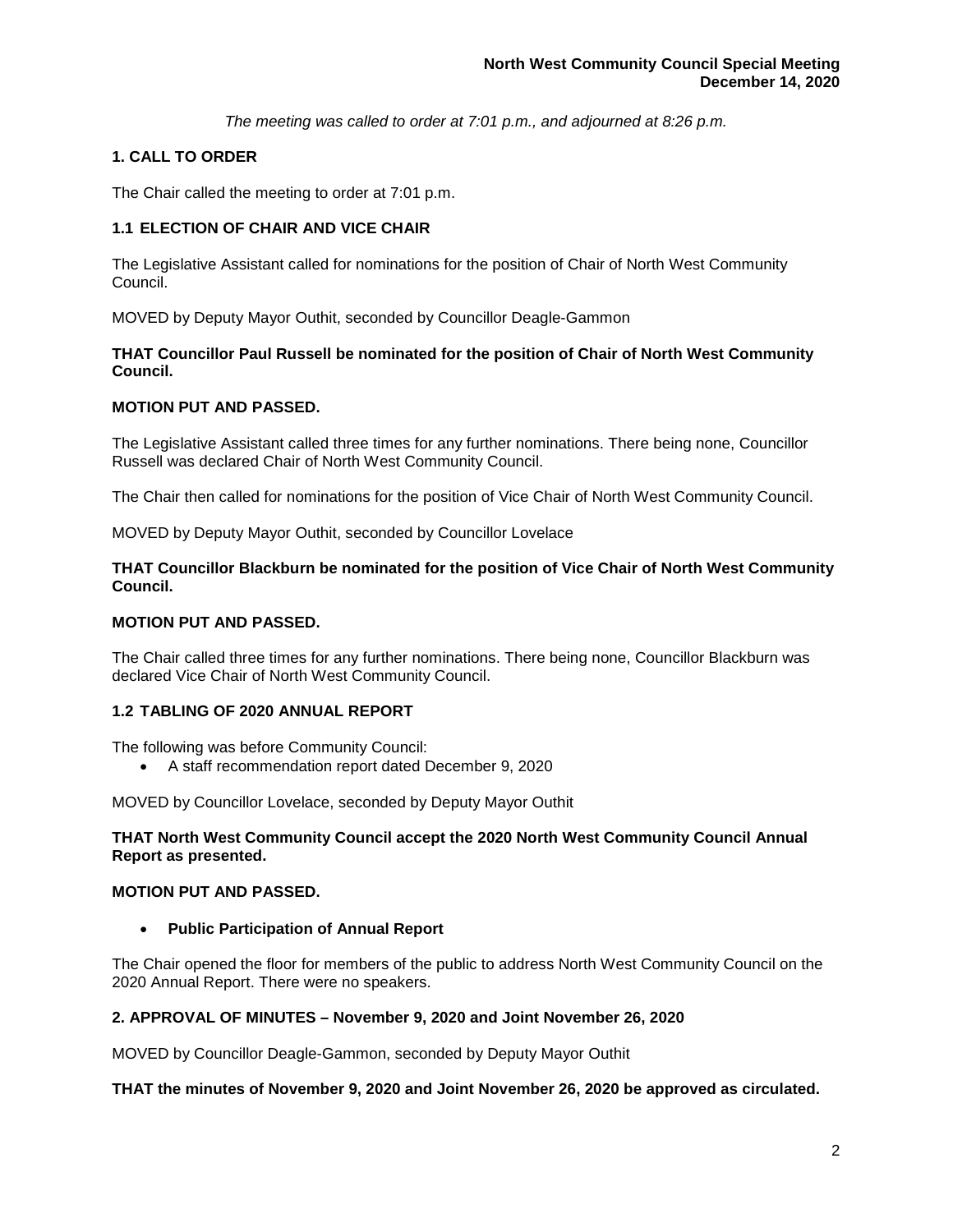## **MOTION PUT AND PASSED.**

## **3. APPROVAL OF THE ORDER OF BUSINESS AND APPROVAL OF ADDITIONS AND DELETIONS**

Items 11.1 and 11.2 were moved ahead of item 10.1.1.

MOVED by Councillor Deagle-Gammon, seconded by Councillor Lovelace

#### **THAT the agenda be approved as amended.**

Two-third majority vote required.

#### **MOTION PUT AND PASSED UNANIMOUSLY.**

**4. BUSINESS ARISING OUT OF THE MINUTES – NONE 5. CALL FOR DECLARATION OF CONFLICT OF INTERESTS – NONE 6. MOTIONS OF RECONSIDERATION – NONE 7. MOTIONS OF RESCISSION – NONE 8. CONSIDERATION OF DEFERRED BUSINESS – NONE 9. NOTICES OF TABLED MATTERS – NONE**

#### **10. HEARINGS 10.1 PUBLIC HEARINGS 10.1.1 Case 19117: Development Agreement for 525-unit Mobile Home Park on the Old Truro Road, Enfield**

The following was before Community Council:

- A staff recommendation report dated May 4, 2020
- Correspondence from Frank Doane, Deb Calnen, Karen Lewis, Lolo Doane, Shelly Johnson from the Manufactured Housing Association of Nova Scotia, Blaine & Kitty Miller, Pat & Bob Poirier, Shannon Doane, Doyle Warren, Crystal & John Ashley, Allan Chaulk, Edward Morrison, Patricia Crowe, Tony Calnen, Timothy Doane, Phil Romkey, Arneldo Peori, Joanne Korkomaz, Angela & Jason Kainola, Gerald Elliot, Shelly Dean, Jordan Mahar, Deb & Ted Crant, Allan Chaulk, Crystal Ashley, Nicholas Doane, John Murhpy President of the Manufactured Housing Association of Nova Scotia, Karen McKendry, Jenna Rae MacKeil, Carson Colborne, Mike & Marjorie Lepage, Melanie Lawson, Peter M. Rogers and Susan Fillmore, Dr. Donna D. Hurlburt Manager, Biodiversity and Species at Risk Wildlife Division.

The Council discussed the letter staff received from the Province's department of Lands & Forest, identifying that the subject property may be the site of an endangered species, the wood turtle. Staff requested additional time to come back to the Community Council with a revised report given the new information.

MOVED by Councillor Blackburn, seconded by Councillor Lovelace

## **THAT North West Community Council:**

**1. Defer item 10.1.1 to the April 2021 meeting of North West Community Council,**

**2. Requests that staff prepare a supplemental staff report for Case 19117 regarding the recent correspondence from Lands and Forest regarding the wood turtle and the impact this may have on the proposed development as well as additional information from staff regarding Traffic Impact, Fire and Police Service Protection, Well Water Impact, and the availability of East Hants services.**

**MOTION TO DEFER PUT AND PASSED.**

**10.2 VARIANCE APPEAL HEARINGS – NONE**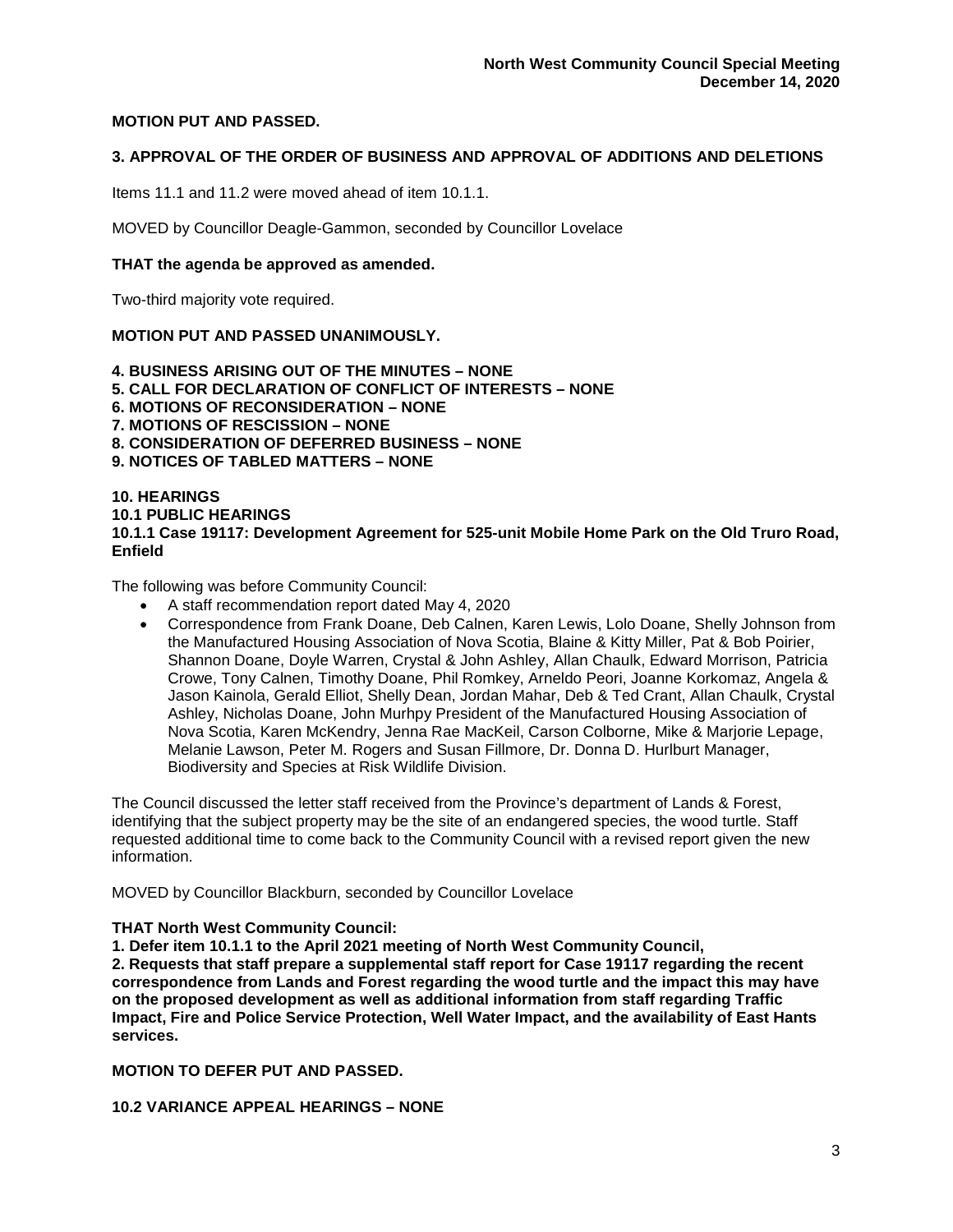## **11. CORRESPONDENCE, PETITIONS & DELEGATIONS**

## **11.1 Correspondence**

The Legislative Assistant noted that correspondence was received for item 10.1.1. This correspondence was circulated to the Committee.

For a detailed list of correspondence received refer to the specific agenda item.

#### **11.2 Petitions 11.2.1 Councillor Deagle-Gammon**

Petition from approximately 578 residents against Case 19117: Development Agreement for 525-unit Mobile Home Park on the Old Truro Road, Enfield.

## **12. INFORMATION ITEMS BROUGHT FORWARD – NONE**

**13. REPORTS 13.1 STAFF 13.1.1 Case 22704 Amending DA Lands on Fourth Street, Bedford**

The following was before Community Council:

• A staff recommendation report dated October 19, 2020

MOVED by Deputy Mayor Outhit, seconded by Councillor Blackburn

**THAT North West Community Council give notice of motion to consider the proposed amending agreement, as set out in Attachment A, to permit a 27-unit building, with attached parking and schedule a public hearing**

## **MOTION PUT AND PASSED.**

## **13.1.2 Proposed 2021 North West Community Council Meeting Schedule**

The following was before Community Council:

• A staff recommendation report dated December 8, 2020

MOVED by Councillor Blackburn, seconded by Councillor Deagle-Gammon

## **THAT North West Community Council approve the proposed 2021 meeting schedule as outlined in the attachment A of the staff report dated December 8, 2020.**

## **MOTION PUT AND PASSED.**

## **13.1.3 Councillor Appointments to Boards/Committees**

The following was before Community Council:

• A staff recommendation memo

MOVED by Councillor Deagle-Gammon, seconded by Councillor Blackburn

#### **THAT North West Community Council:**

**1.Appoint Councillor Lisa Blackburn to the Grants Committee for a term to November 2022.**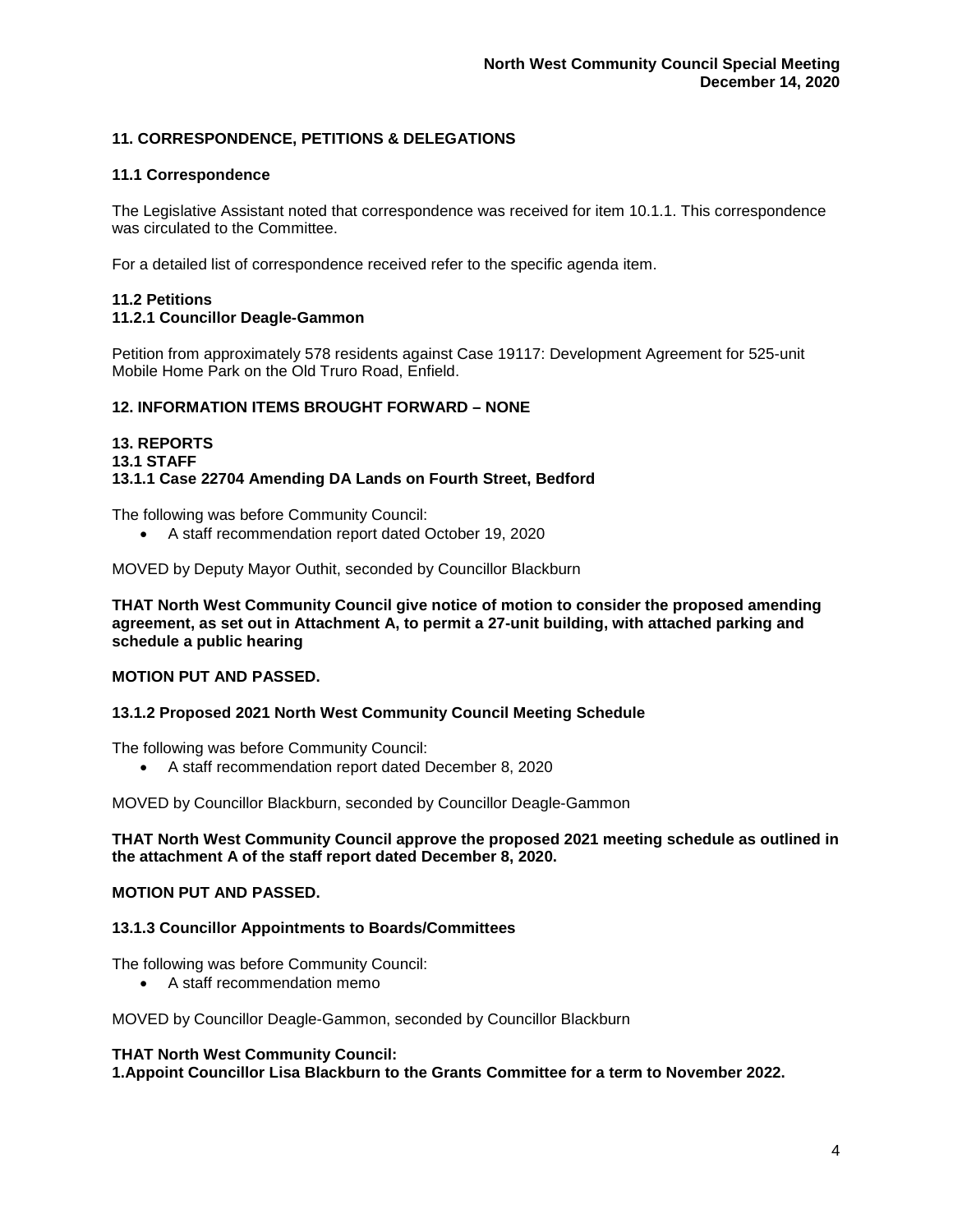**2. Appoint Councillor Cathy Deagle-Gammon and Deputy Mayor Tim Outhit to the North West Planning Advisory Committee for a term to November 2021.**

## **MOTION PUT AND PASSED.**

#### **13.2 MEMBERS OF NORTH WEST COMMUNITY COUNCIL 13.2.1 Councillor Lovelace - Upper Hammonds Plains Land Use Designation**

MOVED by Councillor Lovelace, seconded by Deputy Mayor Outhit

**THAT North West Community Council request a recommendation report outlining options for amending the Land Use By-law for the Upper Hammonds Plains designation area with the goal of mitigating conflict between allowable uses in the area.**

## **MOTION PUT AND PASSED.**

## **14. MOTIONS – NONE**

## **15. IN CAMERA (IN PRIVATE)**

MOVED by Deputy Mayor Outhit, seconded by Councillor Lovelace

## **THAT Halifax Regional Council convene to in camera to discuss Item 15.1 PERSONNEL MATTER AND 15.2 PERSONNEL MATTER.**

## **15.1 PERSONNEL MATTER –** *Private and Confidential Report*

A matter pertaining to an identifiable individual or group.

This matter was dealt with In Camera (In Private) and ratified in public as follows:

MOVED by Councillor Deagle-Gammon, seconded by Deputy Mayor Outhit

## **THAT the North West Community Council make appointments to the North West Planning Advisory Committee as discussed during the In Camera (In Private) session.**

## **MOTION PUT AND PASSED.**

## **15.2 PERSONNEL MATTER –** *Private and Confidential Report*

A matter pertaining to an identifiable individual or group.

This matter was dealt with In Camera (In Private) and ratified in public as follows:

MOVED by Councillor Blackburn, seconded by Councillor Lovelace

## **THAT the North West Community Council make appointments to the Regional Watersheds Advisory Board as discussed during the In Camera (In Private) session.**

**MOTION PUT AND PASSED.** 

**16. ADDED ITEMS – NONE**

**17. NOTICES OF MOTION - NONE**

**18. DATE OF NEXT MEETING –** January 11, 2021